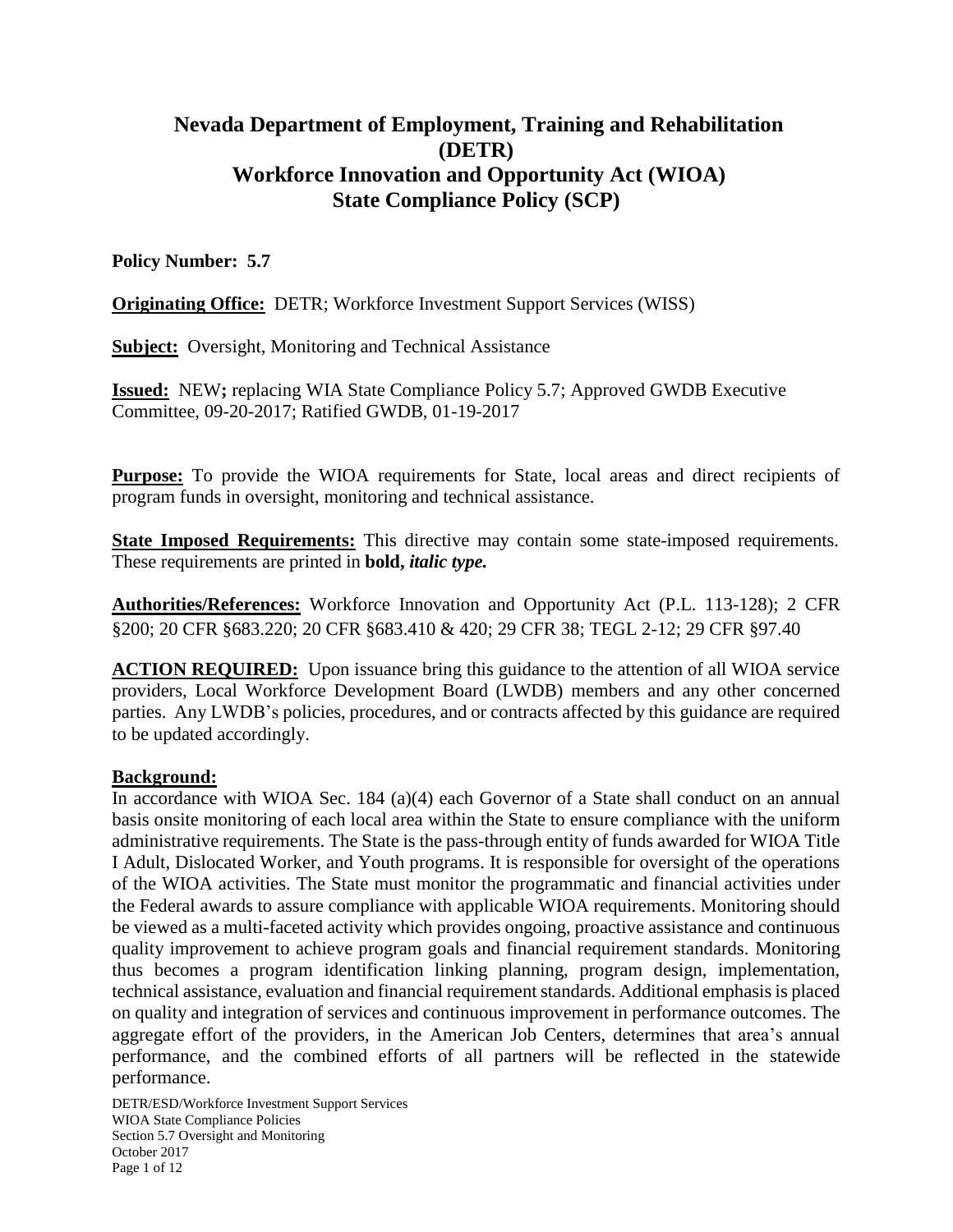To conduct a thorough review, monitors will examine both fiscal and programmatic aspects, nondiscrimination, disability and equal opportunity requirements of WIOA, including participant awareness of such provisions. Reference SCP Section 4: Equal Opportunity.

# **Policy and Procedure:**

Recipient and sub-recipients of Workforce Innovation and Opportunity Act (WIOA) funds are required to keep records that are sufficient to prepare required reports and to trace funds to a level of expenditure adequate to ensure that the funds have not been spent unlawfully. WIOA Sec.  $185(a)(1)$ .

The recipients and sub-recipients shall be responsible to establish information security procedures to safeguard confidential data in all records, active and retained. Reference SCP 5.4.

# **The State monitoring system must:**

- Provide for at a minimum, annual on-site monitoring reviews of each local area to ensure compliance with 2 CFR part 200, as required by WIOA Sec. 184(a)(3), including annual certifications and disclosures as outlined in 2 CFR §200.113.
- Ensure the investigative ability in proper reports and recordkeeping as required in WIOA Sec. 185.
- Ensure that established policies to achieve program quality and outcomes meet the objectives of WIOA and the WIOA regulations.
- Review of written policies/procedures to ensure their appropriate coverage and use.
- Enable the Governor to determine if subrecipients and contractors have demonstrated substantial compliance with WIOA and Wagner-Peyser requirements;
- Certify objective criteria and procedures (Memorandum of Understanding (MOU) and Infrastructure Funding Agreements (IFA)) of OneStops ensuring that the LWDB has monitored the OneStop effectively.
- Enable the Governor to determine whether a local plan will be disapproved for failure to make acceptable progress in addressing deficiencies as required in WIOA section 108(e).
- Enable the Governor to ensure compliance with the nondiscrimination, disability, and equal opportunity (EO) requirements of WIOA section 188, 29 CFR 38 and Assistive Technology Act of 1998 (39 U.S.C. 3003).
- Ensure all established spending limitations/requirements are met including 80% of the local area's allocated funding for each WIOA Title I program is obligated by the end of the first program year.
- Provide for the requirement of prompt corrective action be taken in substantial violations; impose sanctions provided WIOASEC 184(b)-(c)
- Resolution of findings in 20 CFR §683.420.
- Ensure Eligible Training Provider (ETP) compliance.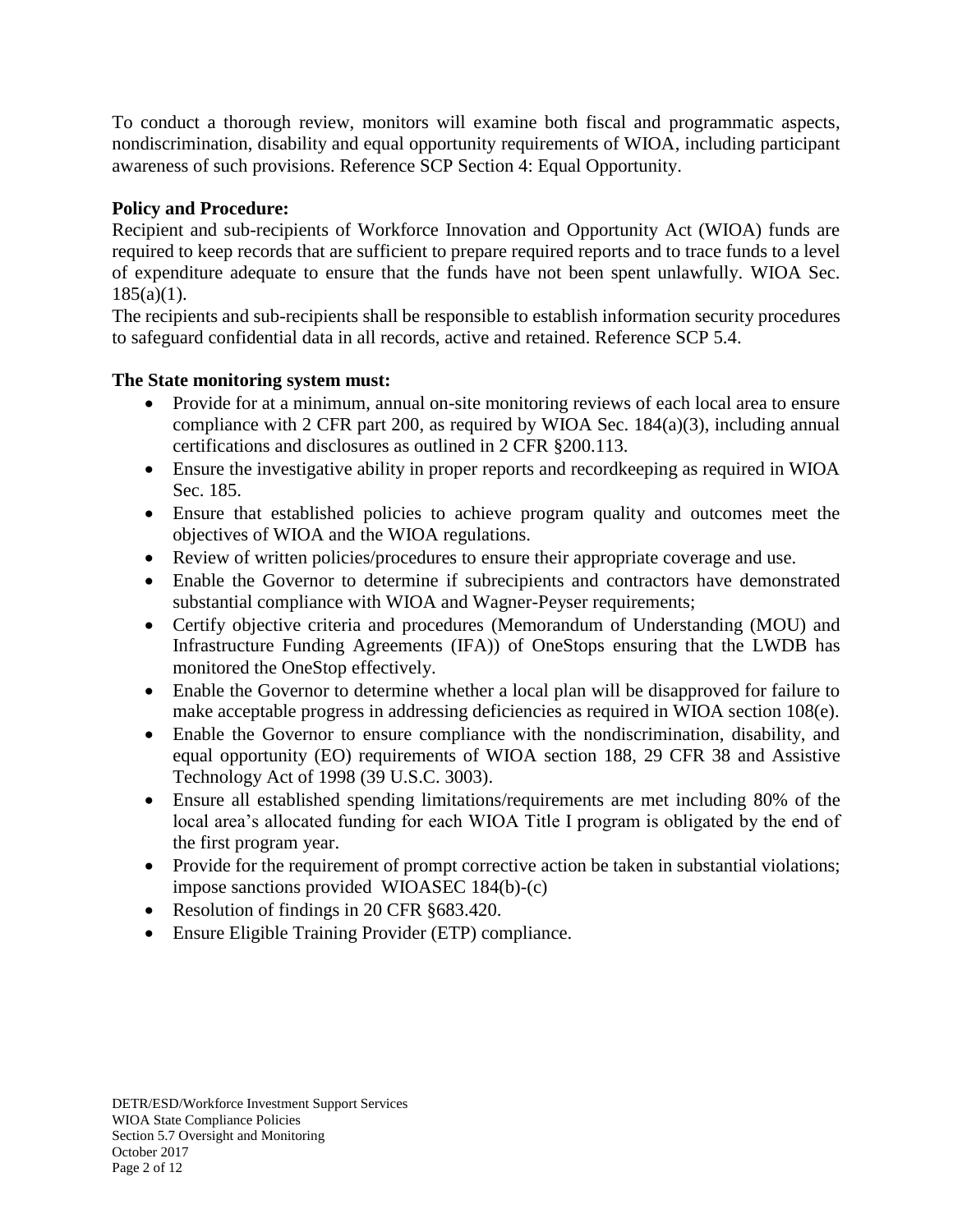#### **Policy and Procedure: WIOA Sec. 107(d)(8)**

PROGRAM OVERSIGHT.—The local board, in partnership with the chief elected official for the local area, shall—

(A)(i) conduct oversight for local youth workforce investment activities authorized under section 129(c), local employment and training activities authorized under subsections (c) and (d) of section 134, and the one-stop delivery system in the local area; and

(ii) ensure the appropriate use and management of the funds provided under subtitle B for the activities and system described in clause (i); and

(B) for workforce development activities, ensure the appropriate use, management, and investment of funds to maximize performance outcomes under section 116.

#### **(29 CFR §97.40(a))**

(a) Monitoring by grantees. Grantees are responsible for managing the day-to-day operations of grant and subgrant supported activities. Grantees must monitor grant and subgrant supported activities to assure compliance with applicable Federal requirements and that performance goals are being achieved. Grantee monitoring must cover each program, function or activity.

#### **(WIOA Sec. 121(a))**

SEC. 121. ESTABLISHMENT OF ONE-STOP DELIVERY SYSTEMS.

(a) IN GENERAL.—Consistent with an approved State plan, the local board for a local area, with the agreement of the chief elected official for the local area, shall—

(1) develop and enter into the memorandum of understanding described in subsection (c) with one-stop partners;

(2) designate or certify one-stop operators under subsection (d); and

(3) conduct oversight with respect to the one-stop delivery system in the local area.

### **(WIOA Sec. 123(a))**

(a) IN GENERAL.—From the funds allocated under section 128(b) to a local area, the local board for such area shall award grants or contracts on a competitive basis to providers of youth workforce investment activities identified based on the criteria in the State plan (including such quality criteria as the Governor shall establish for a training program that leads to a recognized postsecondary credential), and taking into consideration the ability of the providers to meet performance accountability measures based on primary indicators of performance for the youth program as described in section  $116(b)(2)(A)(ii)$ , as described in section  $102(b)(2)(D)(i)(V)$ , and shall conduct oversight with respect to such providers.

#### **(2CFR §200.328(a))**

(a) Monitoring by the non-Federal entity. The non-Federal entity is responsible for oversight of the operations of the Federal award supported activities. The non-Federal entity must monitor its activities under Federal awards to assure compliance with applicable Federal requirements and performance expectations are being achieved. Monitoring by the non-Federal entity must cover each program, function or activity. See also § 200.331 Requirements for pass-through entities.

### **(20 CFR §683.410)**

DETR/ESD/Workforce Investment Support Services WIOA State Compliance Policies Section 5.7 Oversight and Monitoring October 2017 Page 3 of 12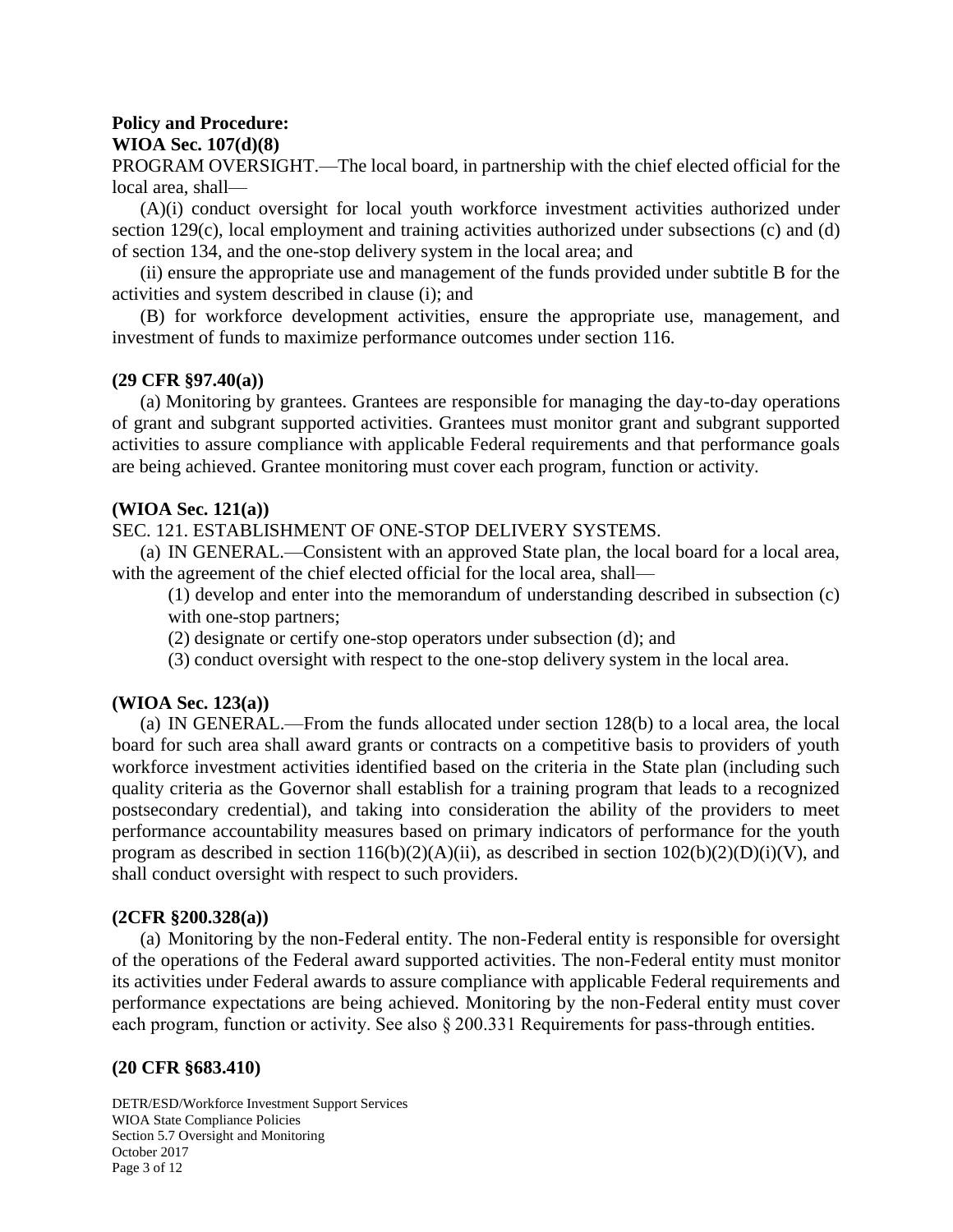(a) Each recipient and subrecipient of funds under title I of WIOA and under the Wagner-Peyser Act must conduct regular oversight and monitoring of its WIOA and Wagner-Peyser Act program(s) and those of its subrecipients and contractors as required under title I of WIOA and the Wagner-Peyser Act, as well as under 2 CFR part 200, including 2 CFR 200.327, 200.328, 200.330, 200.331, and Department exceptions at 2 CFR part 2900, in order to:

(1) Determine that expenditures have been made against the proper cost categories and within the cost limitations specified in WIOA and the regulations in this part;

(2) Determine whether there is compliance with other provisions of WIOA and the WIOA regulations and other applicable laws and regulations;

(3) Assure compliance with 2 CFR part 200; and

(4) Determine compliance with the nondiscrimination, disability, and equal opportunity requirements of sec. 188 of WIOA, including the Assistive Technology Act of 1998 (29 U.S.C. 3003).

(b) State roles and responsibilities for grants under secs. 128 and 133 of WIOA:

(1) The Governor is responsible for the development of the State monitoring system. The Governor must be able to demonstrate, through a monitoring plan or otherwise, that the State monitoring system meets the requirements of paragraph (b)(2) of this section.

(2) The State monitoring system must:

(i) Provide for annual on-site monitoring reviews of local areas' compliance with 2 CFR part 200, as required by sec.  $184(a)(3)$  of WIOA;

(ii) Ensure that established policies to achieve program performance and outcomes meet the objectives of WIOA and the WIOA regulations;

(iii) Enable the Governor to determine if subrecipients and contractors have demonstrated substantial compliance with WIOA and Wagner-Peyser Act requirements;

(iv) Enable the Governor to determine whether a local plan will be disapproved for failure to make acceptable progress in addressing deficiencies, as required in sec. 108(e) of WIOA; and

(v) Enable the Governor to ensure compliance with the nondiscrimination, disability, and equal opportunity requirements of sec. 188 of WIOA, including the Assistive Technology Act of 1998 (29 U.S.C. 3003).

(3) The State must conduct an annual on-site monitoring review of each local area's compliance with 2 CFR part 200, as required by sec. 184(a)(4) of WIOA.

(4) The Governor must require that prompt corrective action be taken if any substantial violation of standards identified in paragraph (b)(2) or (3) of this section is found.

(5) The Governor must impose the sanctions provided in secs. 184(b)–(c) of WIOA in the event of a subrecipient's failure to take required corrective action required under paragraph (b)(4) of this section.

(6) The Governor may issue additional requirements and instructions to subrecipients on monitoring activities.

(7) The Governor must certify to the Secretary every 2 years that:

(i) The State has implemented 2 CFR part 200;

(ii) The State has monitored local areas to ensure compliance with 2 CFR part 200, including annual certifications and disclosures as outlined in 2 CFR 200.113, Mandatory Disclosures. Failure to do so may result in remedies described under 2 CFR 200.338, including suspension and debarment; and

(iii) The State has taken appropriate corrective action to secure such compliance.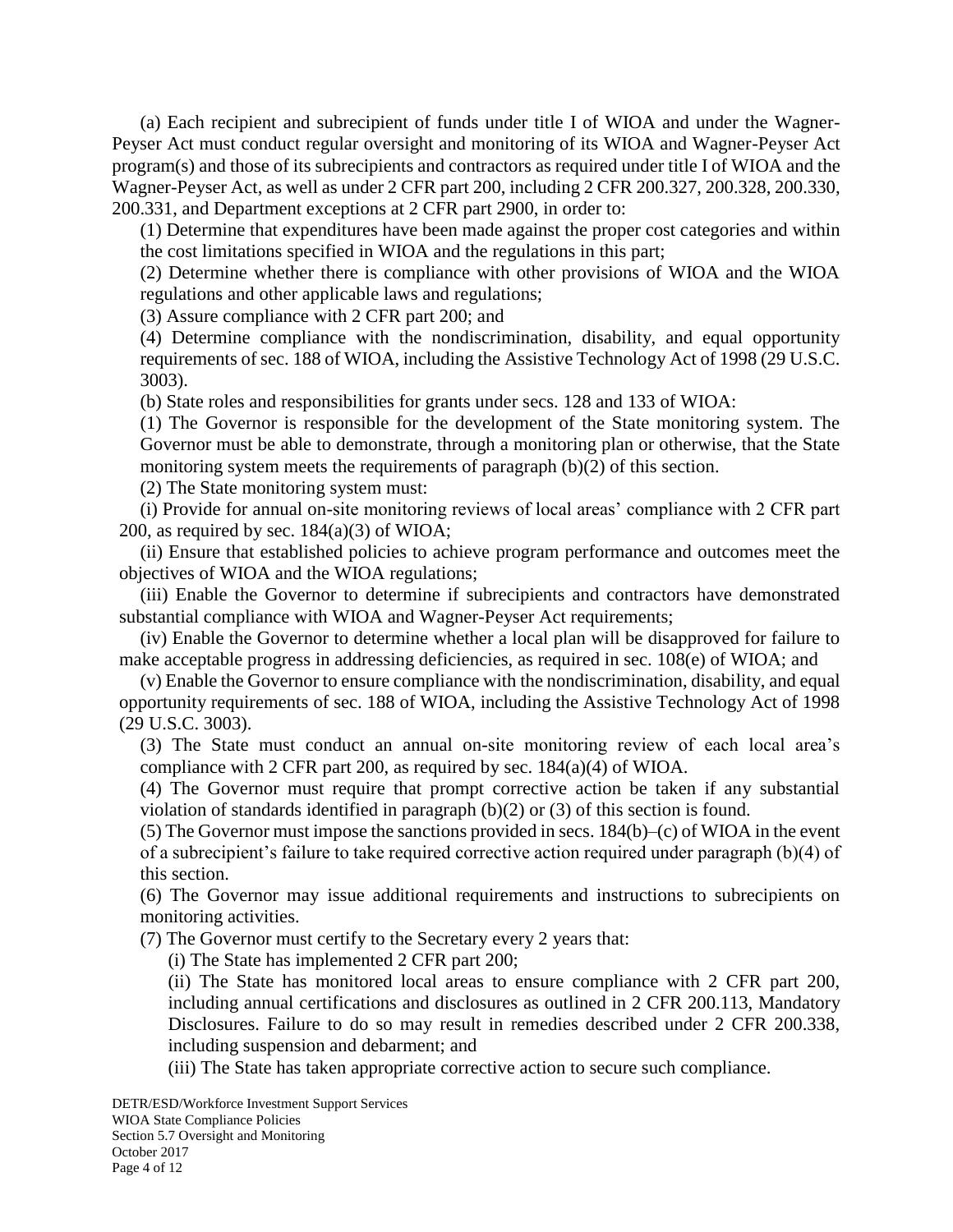#### **(20 CFR §683.420)**

(a) Resolution of subrecipient-level findings. (1) The Governor or direct grant recipient is responsible for resolving findings that arise from the monitoring reviews, investigations,

other Federal monitoring reviews, and audits (including under 2 CFR part 200) of subrecipients awarded funds through title I of WIOA or the Wagner-Peyser Act.

(i) A State or direct grant recipient must utilize the written monitoring and audit resolution, debt collection and appeal procedures that it uses for other Federal grant programs.

(ii) If a State or direct grant recipient does not have such written procedures, it must prescribe standards and procedures to be used for this grant program.

(2) For subrecipients awarded funds through a recipient of grant funds under subtitle D of title I of WIOA, the direct recipient of the grant funds must have written monitoring and resolution procedures in place that are consistent with 2 CFR part 200.

(b) Resolution of State and other direct recipient-level findings. (1) The Secretary is responsible for resolving findings that arise from Federal audits, monitoring reviews, investigations, incident reports, and audits under 2 CFR part 200 for direct recipients of Federal awards under title I of WIOA and the Wagner-Peyser Act, as amended by WIOA title III.

(2) The Secretary will use the Department audit resolution process, consistent with 2 CFR part 200 (and Department modifications at 2 CFR part 2900), and Grant Officer Resolution provisions of § 683.440, as appropriate.

(3) A final determination issued by a Grant Officer under this process may be appealed to the Department of Labor Office of Administrative Law Judges under the procedures at § 683.800.

(c) Resolution of nondiscrimination findings. Findings arising from investigations or reviews conducted under nondiscrimination laws will be resolved in accordance with WIOA sec.

188 of WIOA and the Department of Labor nondiscrimination regulations implementing sec. 188 of WIOA, codified at 29 CFR part 38.

#### **(2 CFR §200.331)**

All pass-through entities must:

(a) Ensure that every subaward is clearly identified to the subrecipient as a subaward and includes the following information at the time of the subaward and if any of these data elements change, include the changes in subsequent subaward modification. When some of this information is not available, the pass-through entity must provide the best information available to describe the Federal award and subaward. Required information includes:

(1) Federal Award Identification.

(i) Subrecipient name (which must match the name associated with its unique entity identifier);

(ii) Subrecipient's unique entity identifier;

(iii) Federal Award Identification Number (FAIN);

(iv) Federal Award Date (see §200.39 Federal award date) of award to the recipient by the Federal agency;

(v) Subaward Period of Performance Start and End Date;

(vi) Amount of Federal Funds Obligated by this action by the pass-through entity to the subrecipient;

(vii) Total Amount of Federal Funds Obligated to the subrecipient by the pass-through entity including the current obligation;

DETR/ESD/Workforce Investment Support Services WIOA State Compliance Policies Section 5.7 Oversight and Monitoring October 2017 Page 5 of 12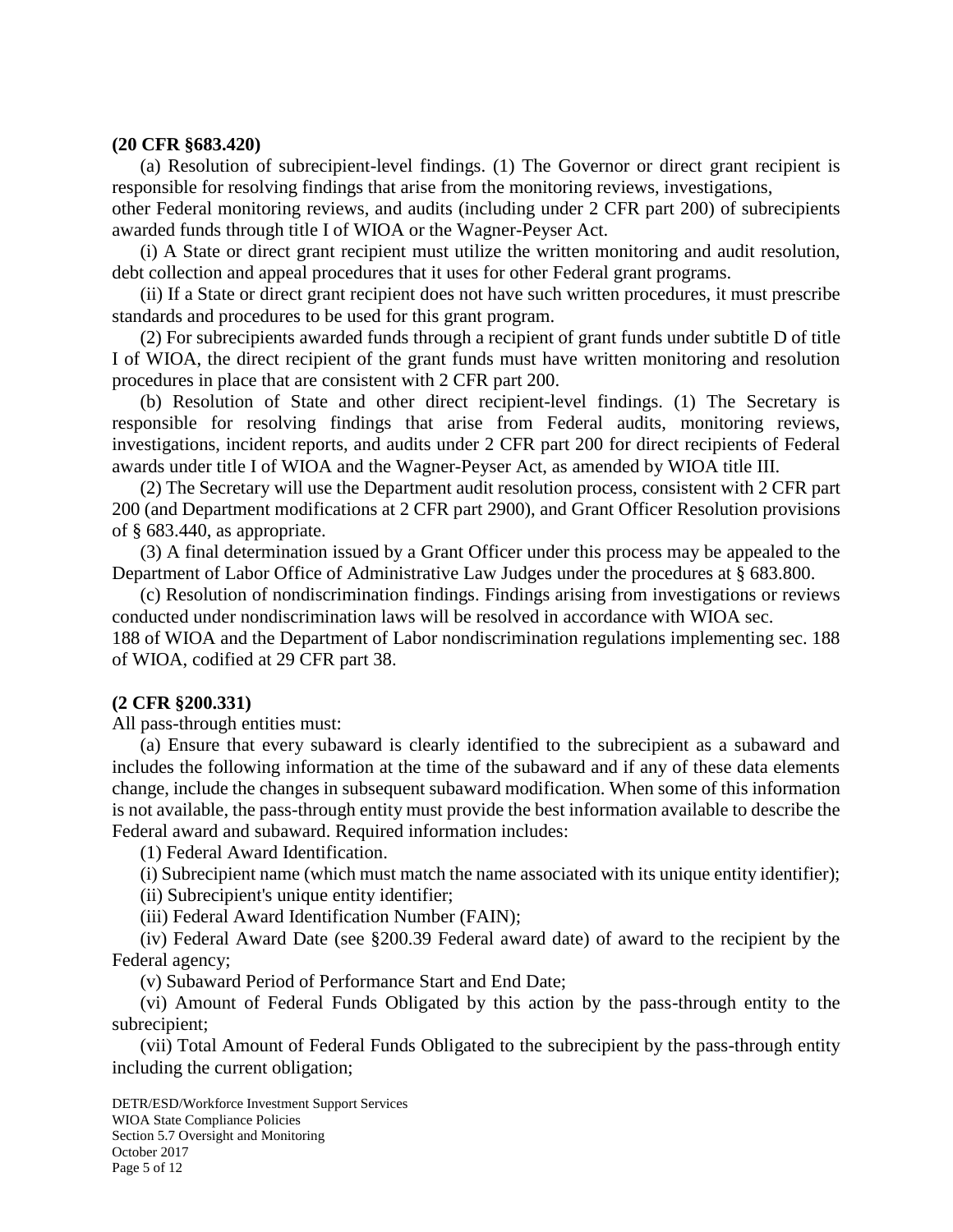(viii) Total Amount of the Federal Award committed to the subrecipient by the pass-through entity;

(ix) Federal award project description, as required to be responsive to the Federal Funding Accountability and Transparency Act (FFATA);

(x) Name of Federal awarding agency, pass-through entity, and contact information for awarding official of the Pass-through entity;

(xi) CFDA Number and Name; the pass-through entity must identify the dollar amount made available under each Federal award and the CFDA number at time of disbursement;

(xii) Identification of whether the award is R&D [Research and Development 2CFR §200.87]; and

(xiii) Indirect cost rate for the Federal award (including if the de minimis rate is charged per §200.414 Indirect (F&A) costs).

(2) All requirements imposed by the pass-through entity on the subrecipient so that the Federal award is used in accordance with Federal statutes, regulations and the terms and conditions of the Federal award;

(3) Any additional requirements that the pass-through entity imposes on the subrecipient in order for the pass-through entity to meet its own responsibility to the Federal awarding agency including identification of any required financial and performance reports;

(4) An approved federally recognized indirect cost rate negotiated between the subrecipient and the Federal Government or, if no such rate exists, either a rate negotiated between the passthrough entity and the subrecipient (in compliance with this part), or a de minimis indirect cost rate as defined in §200.414 Indirect (F&A) costs, paragraph (f);

(5) A requirement that the subrecipient permit the pass-through entity and auditors to have access to the subrecipient's records and financial statements as necessary for the pass-through entity to meet the requirements of this part; and

(6) Appropriate terms and conditions concerning closeout of the subaward.

(b) Evaluate each subrecipient's risk of noncompliance with Federal statutes, regulations, and the terms and conditions of the subaward for purposes of determining the appropriate subrecipient monitoring described in paragraphs (d) and (e) of this section, which may include consideration of such factors as:

(1) The subrecipient's prior experience with the same or similar subawards;

(2) The results of previous audits including whether or not the subrecipient receives a Single Audit in accordance with Subpart F—Audit Requirements of this part, and the extent to which the same or similar subaward has been audited as a major program;

(3) Whether the subrecipient has new personnel or new or substantially changed systems; and

(4) The extent and results of Federal awarding agency monitoring (e.g., if the subrecipient also receives Federal awards directly from a Federal awarding agency).

(c) Consider imposing specific subaward conditions upon a subrecipient if appropriate as described in §200.207 Specific conditions.

(d) Monitor the activities of the subrecipient as necessary to ensure that the subaward is used for authorized purposes, in compliance with Federal statutes, regulations, and the terms and conditions of the subaward; and that subaward performance goals are achieved. Pass-through entity monitoring of the subrecipient must include:

(1) Reviewing financial and performance reports required by the pass-through entity.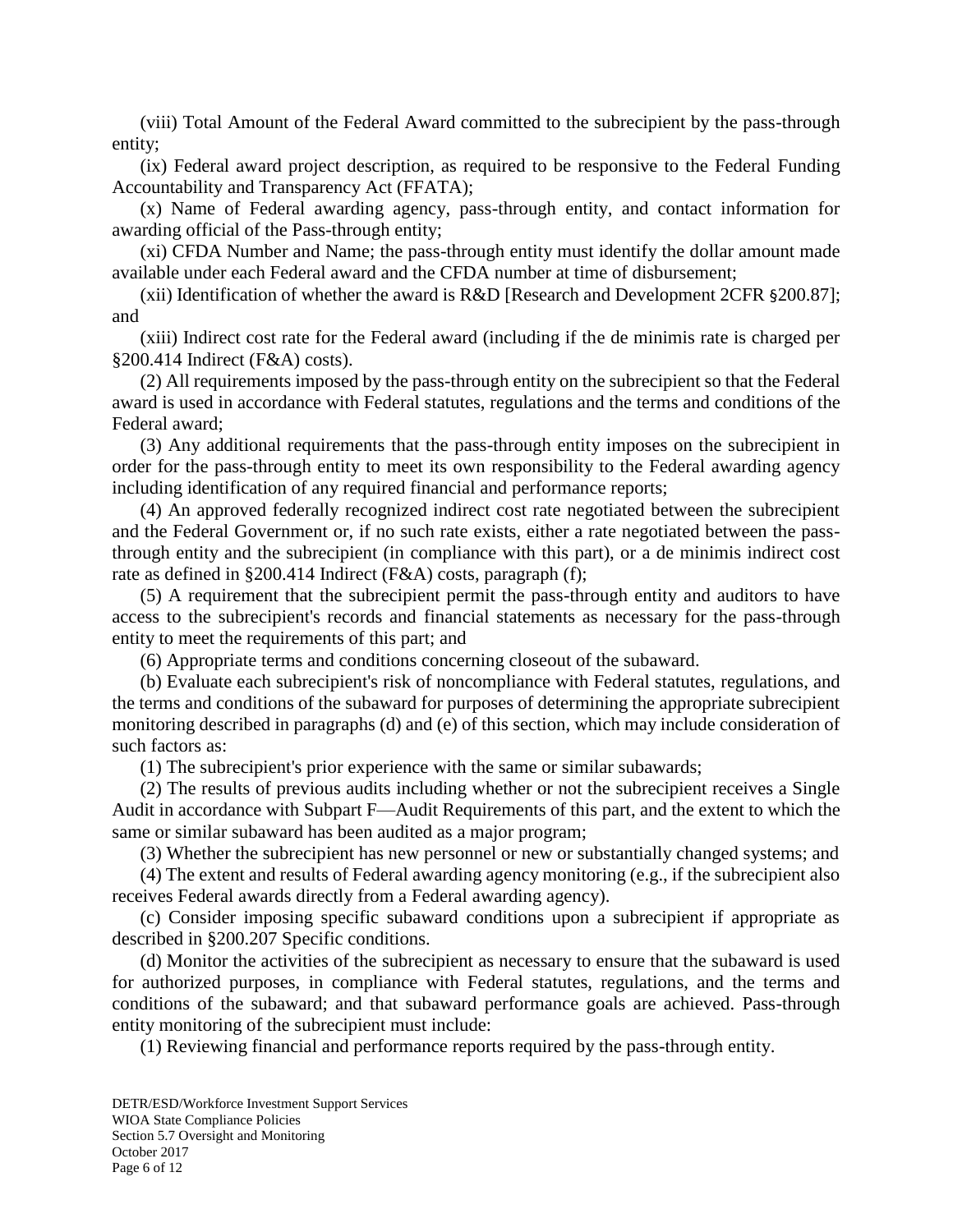(2) Following-up and ensuring that the subrecipient takes timely and appropriate action on all deficiencies pertaining to the Federal award provided to the subrecipient from the pass-through entity detected through audits, on-site reviews, and other means.

(3) Issuing a management decision for audit findings pertaining to the Federal award provided to the subrecipient from the pass-through entity as required by §200.521 Management decision.

(e) Depending upon the pass-through entity's assessment of risk posed by the subrecipient (as described in paragraph (b) of this section), the following monitoring tools may be useful for the pass-through entity to ensure proper accountability and compliance with program requirements and achievement of performance goals:

(1) Providing subrecipients with training and technical assistance on program-related matters; and

(2) Performing on-site reviews of the subrecipient's program operations;

(3) Arranging for agreed-upon-procedures engagements as described in §200.425 Audit services.

(f) Verify that every subrecipient is audited as required by Subpart F—Audit Requirements of this part when it is expected that the subrecipient's Federal awards expended during the respective fiscal year equaled or exceeded the threshold set forth in §200.501 Audit requirements.

(g) Consider whether the results of the subrecipient's audits, on-site reviews, or other monitoring indicate conditions that necessitate adjustments to the pass-through entity's own records.

(h) Consider taking enforcement action against noncompliant subrecipients as described in §200.338 Remedies for noncompliance of this part and in program regulations.

### **Non-Discrimination and Equal Opportunity: (29CFR§38.51)**

The Governor is responsible for oversight and monitoring of all WIOA Title I-financially assisted State Programs. This responsibility includes:

(a) Ensuring compliance with the nondiscrimination and equal opportunity provisions of WIOA and this part, and negotiating, where appropriate, with a recipient to secure voluntary compliance when noncompliance is found under §38.91(b).

(b) Annually monitoring the compliance of recipients with WIOA section 188 and this part, including a determination as to whether each recipient is conducting its WIOA Title I-financially assisted program or activity in a nondiscriminatory way. At a minimum, each annual monitoring review required by this paragraph must include:

(1) A statistical or other quantifiable analysis of records and data kept by the recipient under §38.41, including analyses by race/ethnicity, sex, limited English proficiency, preferred language, age, and disability status;

(2) An investigation of any significant differences identified in paragraph (b)(1) of this section in participation in the programs, activities, or employment provided by the recipient, to determine whether these differences appear to be caused by discrimination. This investigation must be conducted through review of the recipient's records and any other appropriate means; and

(3) An assessment to determine whether the recipient has fulfilled its administrative obligations under Section 188 of WIOA or this part (for example, recordkeeping, notice and communication) and any duties assigned to it under the Nondiscrimination Plan.

### **Reporting Suspected Fraud, Abuse and Criminal Conduct: (20 CFR §683.620; TEGL 2-12)**

DETR/ESD/Workforce Investment Support Services WIOA State Compliance Policies Section 5.7 Oversight and Monitoring October 2017 Page 7 of 12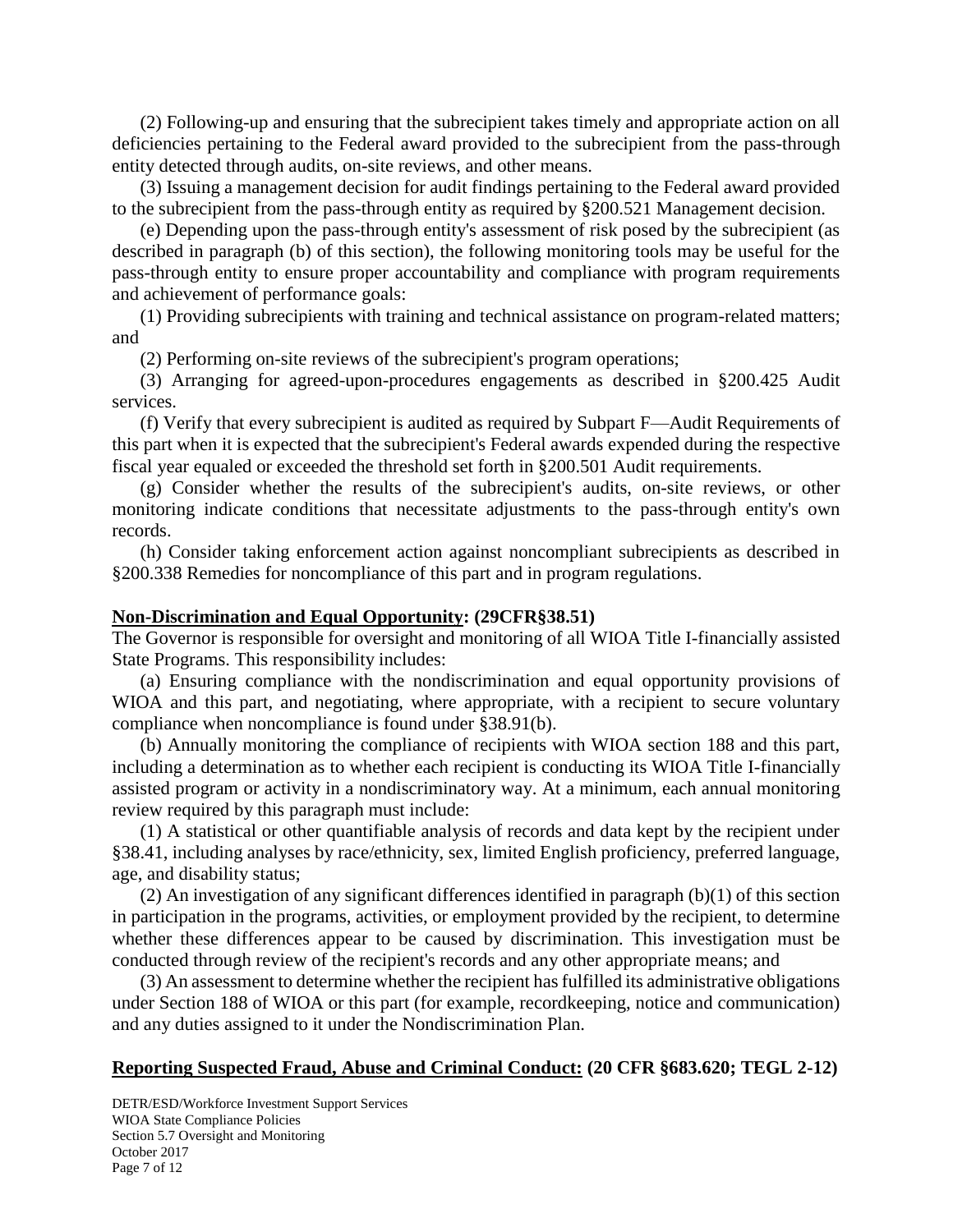The detection and prevention of fraud and abuse in programs authorized by the Department of Labor (Department) are of the highest priority. Therefore, systematic procedures for reporting instances of suspected or actual fraud, abuse or criminal conduct are vital. States, local governments and grantees may become aware of actual, potential or suspected fraud; gross mismanagement or misuse or program funds; conduct violations; violations of regulations; and, abuse in ETA programs and operations provided by ETA grantees.

The Incident Report (IR) form, Office of Inspector General (OIG) 1-156, is the official form used within the Department for reporting allegations of criminal and other illegal or improper activities in ETA funded programs. Allegations are reported to the OIG and, within ETA, to the Office of Financial and Administrative Management (OFAM) and the Office of Regional Management. Incidents reported using the IR form may involve allegations of fraud, misfeasance, nonfeasance or malfeasance; allegations involving misapplication of funds; allegations of gross mismanagement; allegations of employee/participant misconduct; and, other potential or suspected criminal actions.

When the OIG receives an IR, they determine whether the allegations have merit and, when appropriate, conduct or arrange for an investigation and/or audit. If the OIG determines that the case does not have investigative or audit merit, the case is referred back to ETA for resolution.

### **Steps in State Program and Fiscal Monitoring Process**

(DETR's Program Monitoring Tools and Fiscal Oversight & Monitoring Guide can be found at: [http://detr.state.nv.us/workforce\\_innovation\\_pages/workforceinnovation.htm](http://detr.state.nv.us/workforce_innovation_pages/workforceinnovation.htm) )

**Notification:** With the exception of unscheduled reviews, notification of pending reviews will be given ten (10) to thirty (30) days before each review.

 DETR is authorized to monitor any entity receiving WIOA funds, and these reviews may include entering sites or premises to examine program, fiscal records and training sites/records, question employees/employers, and interview individuals as necessary. It reserves the option to conduct unannounced or unscheduled reviews as appropriate.

**Sampling:** Random-sampling and data validation techniques will be used to draw the samples that will be under review. The review may include up to one hundred percent (100%) of the record universe if the record universe is small. Additionally reviews may be conducted on case files based on previous monitoring reports issues identified during the program year, and/or on-site observations. Reviews may include, but are not limited to:

- Desk review performed at WISS prior to on-site visit analyzing participant data, as indicated on appropriate monitory tool.
- Review of service delivery, automated system use, self-monitoring efforts and board/recipient policies/procedures.
- Program, fiscal, Equal Opportunity and Americans with Disabilities Act (ADA) data gathering.

WIOA Fiscal monitoring activities may include but are not limited to:

- Budget methodologies
- Cash management practices
- Cost allocation plans and processes
- Cash disbursement compliance and documentation

DETR/ESD/Workforce Investment Support Services WIOA State Compliance Policies Section 5.7 Oversight and Monitoring October 2017 Page 8 of 12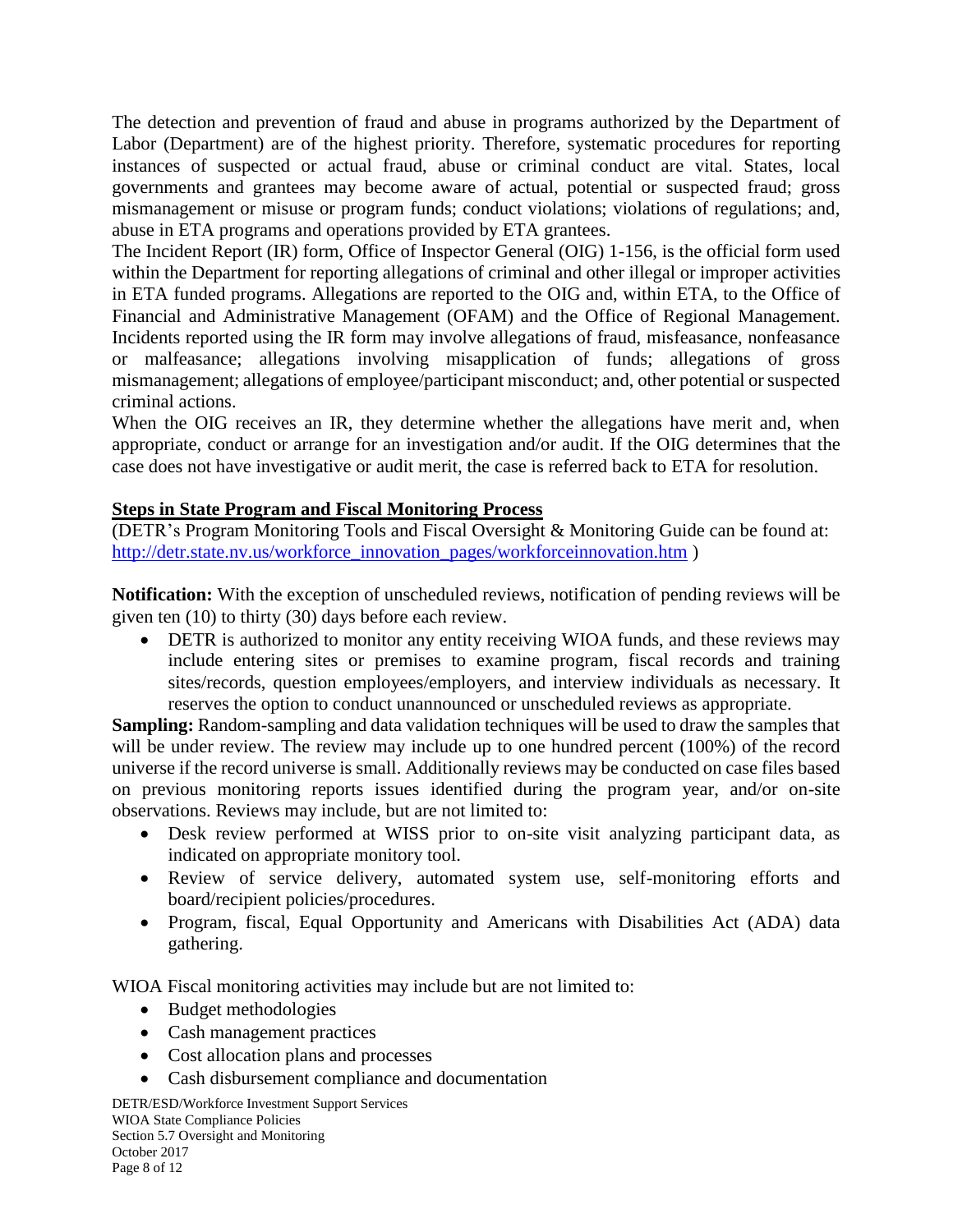- Program income identification and reporting
- Internal controls
- Purchasing and procurement processes and procedures
- Property accountability and safeguarding

**On-site Visits/Interviews: On-sight visits may include;** 

- Entrance interview- introductions, discuss scope and purpose of monitoring
- Review of participant case file documentation; record keeping, MIS reporting accuracy, file maintenance, program eligibilities, internal controls, Data Element Validations.
- An assessment of the property/entity to ensure physical/program access in nondiscriminations and equal opportunity.
- Interviews will be provided, as needed, upon request to appropriate DETR staff.
- Exit conference to communicate/clarify initial observations in best practices and concerns.

**Working Papers:** Review working papers shall be established during the review and maintained at DETR/WISS.

**Monitoring Report:** Official reports are compiled from information gathered throughout the year, sampling data, on-site review and fiscal oversight reporting. Any questioned process, lack of internal control or cost will be addressed in the finding and resolution process.

 A report will be issued subsequent to the completion of the review and it shall be published with the following: Background; Observations; Best Practices; Findings; Corrective Action if Required; and Summary. Copies of the report will be dispensed to the following: Local Workforce Development Board; Local Workforce Development Area Board Chair; upon request.

**Resolution or Completion:** The review is completed or resolved if corrective action is not required.

**Corrective Action:** Corrective action plans are necessary to ensure that the processes and procedures are in place to make corrections to the system in a timely manner. Timely corrections of issues could prevent findings and/or disallowed costs.

- The entity will issue a corrective action plan to the DETR/WISS, within thirty (30) days of the receipt of a report that requires corrective action.
- The corrective action plan shall identify the action that the entity will initiate to correct the problem, the estimated date the problem will be resolved, and how the local board shall be involved in addressing this issue.
- Technical assistance will be provided when deficiencies are noted which require additional information and/or training assistance or upon request.
- In the event it is not possible to resolve findings through the monitoring system, a referral may be made to the Executive Director, Office of Employment and Training for Technical Assistance or referred to the Department of Labor for resolution and/or action.

**Acceptance of the Corrective Action Plan:** DETR/WISS shall notify the entity of the resolution of the corrective action plan.

**Progress Reports:** DETR/WISS may choose to require progress reports from the entity for some corrective action plans. The acceptance notification will indicate if and when progress reports are required.

**Further Action:** At the discretion of DETR/WISS, additional monitor reviews may be conducted to ensure full implementation of the corrective action plan.

DETR/ESD/Workforce Investment Support Services WIOA State Compliance Policies Section 5.7 Oversight and Monitoring October 2017 Page 9 of 12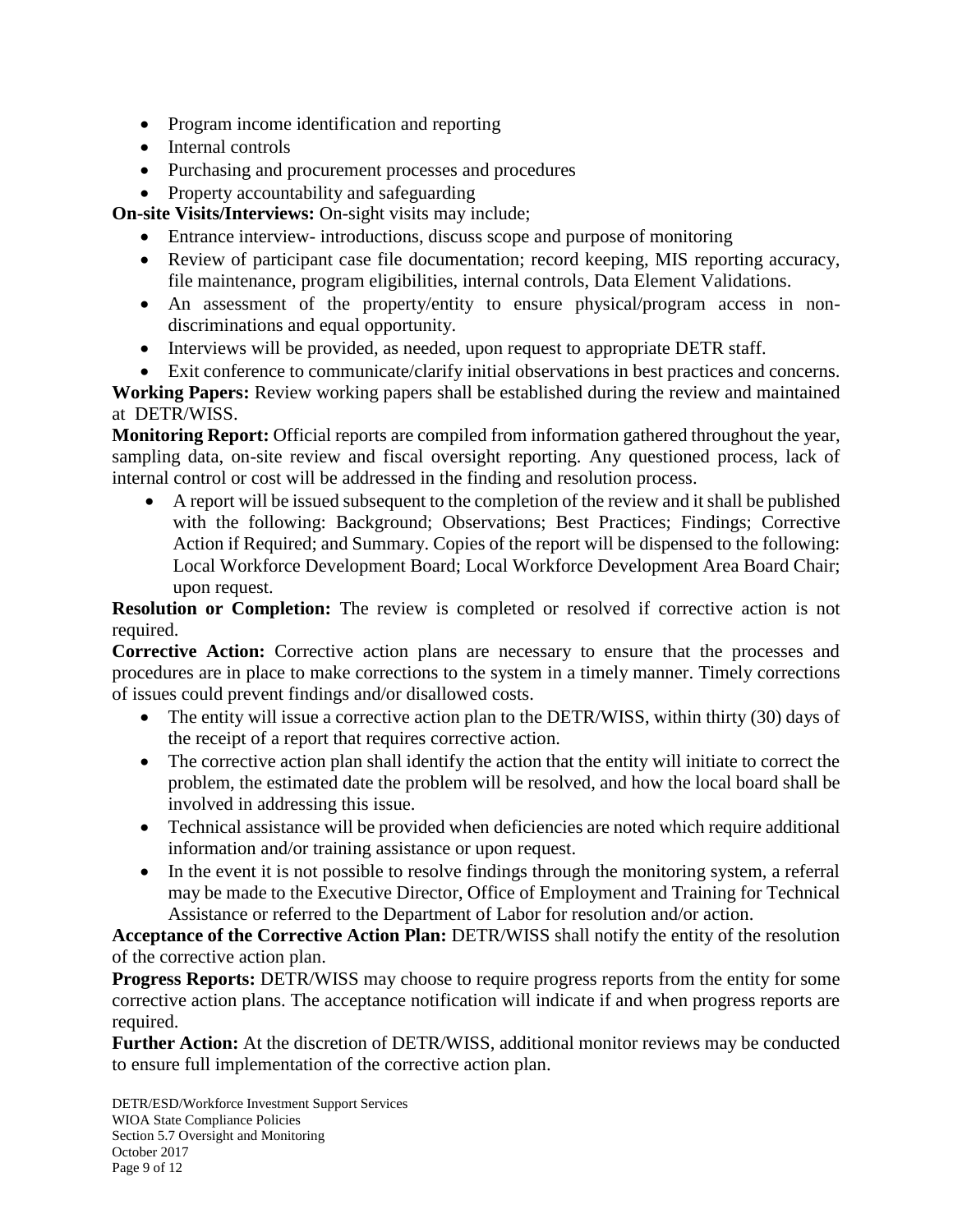### **Fiscal Controls/Sanctions-Substantial Violation:**

In the event of a subrecipient's failure to take required corrective action for substantial violation of standards, sanctions and fiscal controls will be imposed according to WIOA sections 184. Reference SCP 5.6.

### **(WIOA Sec. 184(b)(1)):**

(1) ACTION BY GOVERNOR.—If, as a result of financial and compliance audits or otherwise, the Governor determines that there is a substantial violation of a specific provision of this title, and corrective action has not been taken, the Governor shall—

(A)issue a notice of intent to revoke approval of all or part of the local plan affected; or

- (B) impose a reorganization plan, which may include**—**
	- (i) decertifying the local board involved;
	- (ii) prohibiting the use of eligible providers;
	- (iii) selecting an alternative entity to administer the program for the local area involved;
	- (iv) merging the local area into one or more other local areas; or

(v) making such other changes as the Secretary or Governor determines to be necessary to secure compliance with the provision.

These actions may be appealed to the Secretary of Labor in accordance with section 184(b)(2).

**Technical Assistance:** DETR has the following protocol to ensure that information provided through technical assistance is timely and accurate. The sequence of contact and to whom the contact is made is critical.

- WISS unit of the Employment Security Division has responsibility for providing technical assistance and training for the LWDBs, board staff, and their service providers, as requested.
- Training providers contracted by a LWDB are to directly contact their LWDB for technical assistance.
- Local Workforce Development Boards will contact the DETR/WISS using the Single Point of Contact below.
- WISS will be the direct contact to the Department of Labor (DOL) via a written request detailing the technical assistance request. A copy of the original request and subsequent follow-up, as well as the written response from DOL, will be forwarded to the LWDB(s) by WISS.

### **WIOA Single Point of Contact:**

- The use of Single Point of Contact is to ensure consistent, reliable information and customer service is provided to the LWDBs, including requests for technical assistance and training.
- The single point of contact, or portal, has been established through the use of a specific email address – DETRWIA@nvdetr.org. This email address is not for public use and should only be utilized by LWDB staff to communicate with WISS.
- WISS Systems and Reporting Team are responsible for forwarding the email to the appropriate WISS staff member for response. Responses are to be provided to the LWDBs within two business days or as appropriate should it be necessary to investigate possible answers to the request. The WISS Systems and Reporting Supervisor must be notified if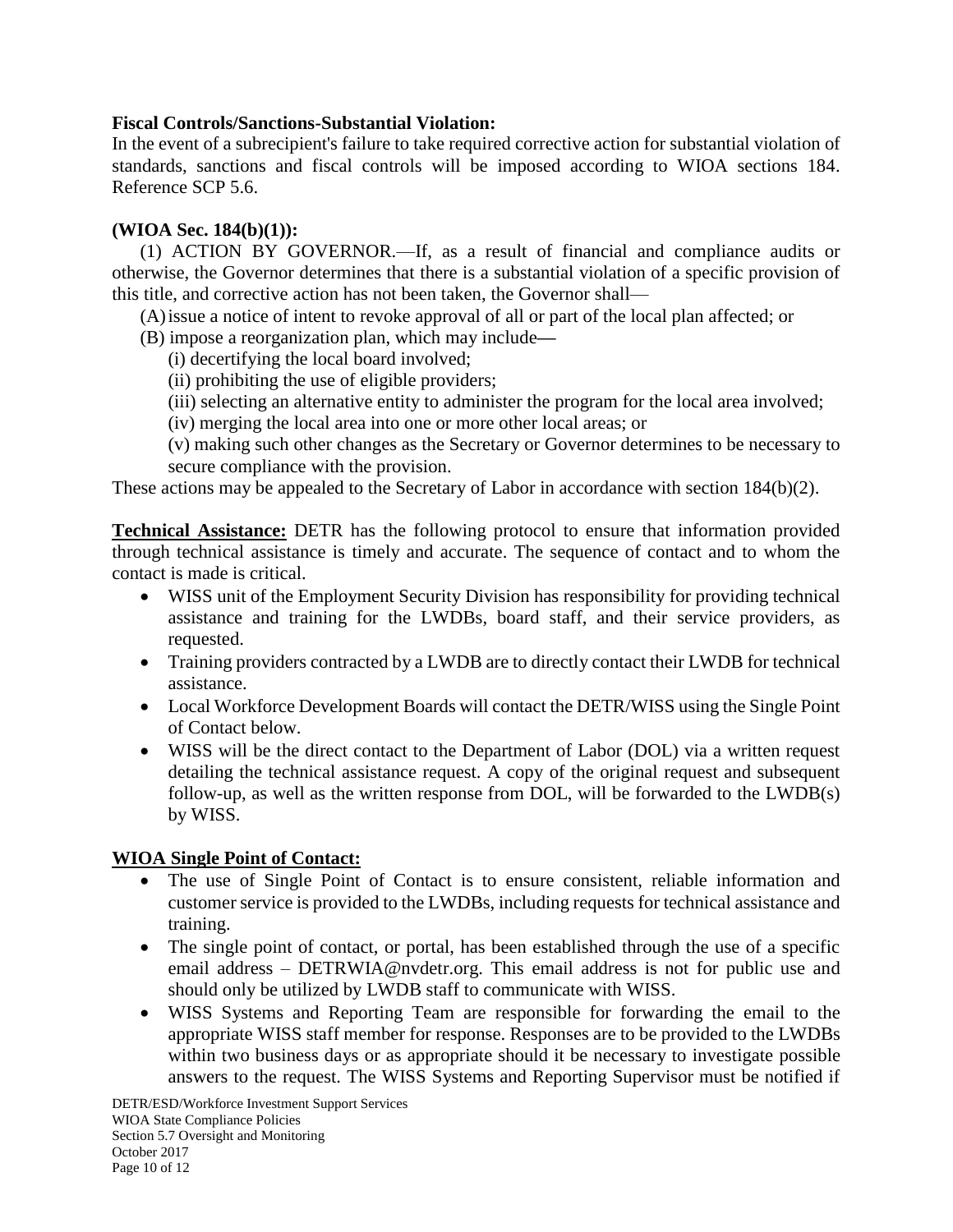the response cannot be made within two business days and a timeframe established for the response. The responses will be sent to the requesting party as well as to all pertinent WISS staff.

 WISS will maintain an email tracking system to ensure all emails receive a response and will retain copies of LWDB emails and responses for two years.

### **Nevada Department of Employment, Training and Rehabilitation Official Website:**

- This website can be accessed at<http://detr.state.nv.us/index.htm>
- This site contains information on a variety of topics including: WIOA State Compliance Policies (SCPs), Technical Assistance Guides (TAGs), Eligible Training Providers (ETPs), state plans and other related topics all of which can be found under the Workforce Innovation link.

# **U.S. Department of Labor Employment and Training Administration Website:**

- This website can be accessed at www.doleta.gov.
- This site provides resources on many topics related to the workforce system including: laws/regulations, advisories (TEGLs/TENs), performance/reporting and technical assistance in training/tutorials/webinars.

# **Certification (WIOA Sec 184(a)(6)) will be provided to the Secretary every two years that:**

- The State has implemented uniform administrative requirements;
- The State has monitored local areas to ensure compliance with uniform administrative requirements; and
- The State has taken appropriate corrective action to secure such compliance.

# **Local Board Policy Requirement Summary:**

### **Local Monitoring and Oversight Responsibilities-**

Pursuant to WIOA section 107(d)(8), the local board, in partnership with the chief elected official for the local area must:

1. Conduct oversight for local youth workforce investment activities, local employment and training activities for adults and dislocated workers, and the one-stop delivery system in the local area; and as described in 20 CFR §683.220.

2. Ensure the appropriate use and management of the funds provided for the activities; and

3. For workforce development activities, ensure the appropriate use, management, and investment of funds to maximize performance outcomes under WIOA section 116.

4. Ensure management, internal control structure and written policy that provide safeguards to protect personally identifiable information (PII), records, contracts, grant funds, equipment, sensitive information in 20 CFR §683.220 that are in compliance with Federal statutes, regulations and terms.

*LWDBs must monitor approved training providers at least every two years. Monitoring includes verification of the accuracy of information received/published for the Eligible Training Provider List (ETPL) and in compliance with SCP 1.12 and 1.13 and include procedure for tracking/addressing participant/other complaints.* 

*Each local area shall prepare and have available for review by DETR/WISS, a schedule and a policy addressing how they will conduct monitoring of their subrecipients pursuant to 2 CFR § 200.331 and how they will engage their local board in monitoring and oversight activities.*

DETR/ESD/Workforce Investment Support Services WIOA State Compliance Policies Section 5.7 Oversight and Monitoring October 2017 Page 11 of 12